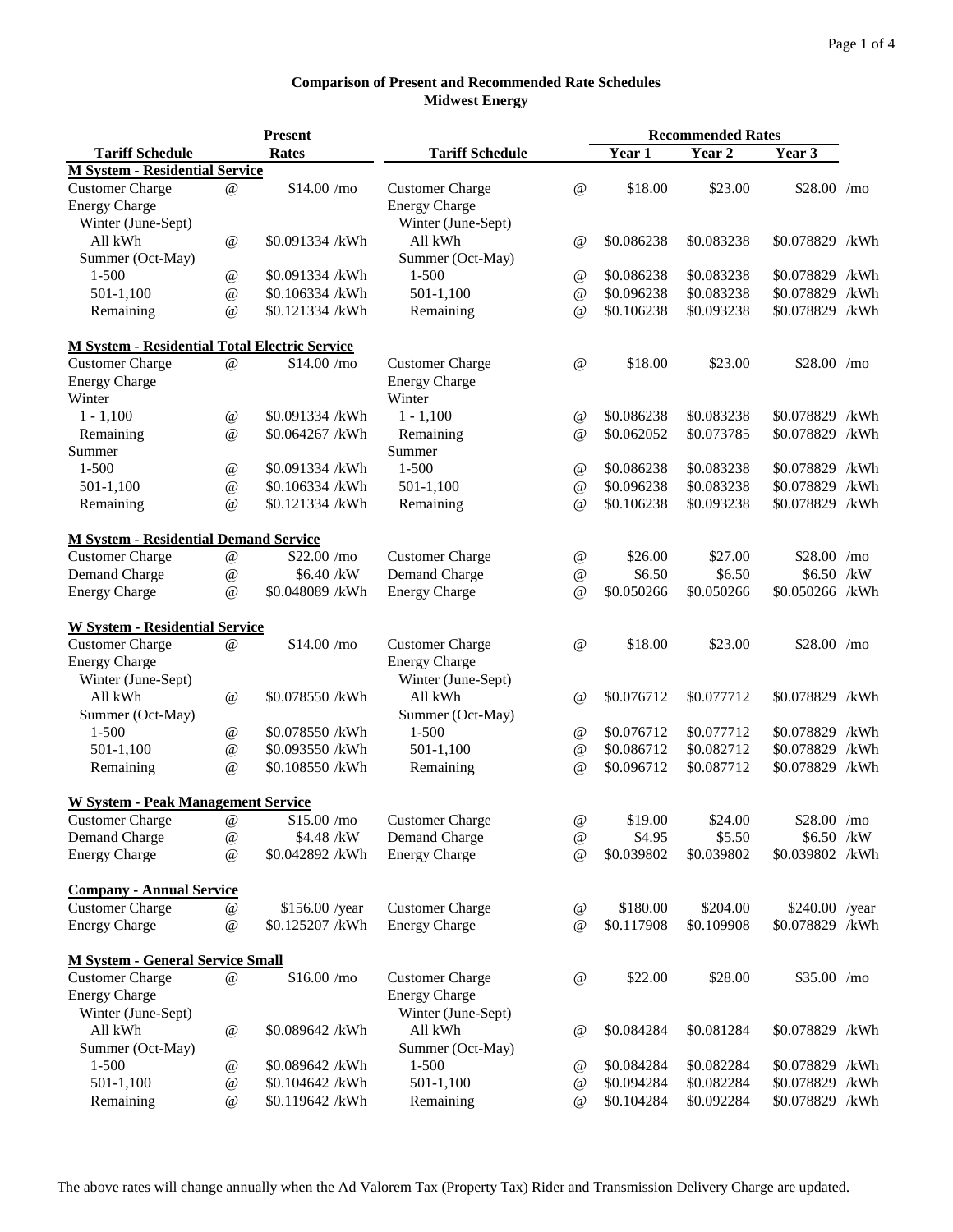|                                                |                           | <b>Present</b>  |                        |                           | <b>Recommended Rates</b> |            |                 |  |
|------------------------------------------------|---------------------------|-----------------|------------------------|---------------------------|--------------------------|------------|-----------------|--|
| <b>Tariff Schedule</b>                         |                           | <b>Rates</b>    | <b>Tariff Schedule</b> |                           | Year 1                   | Year 2     | Year 3          |  |
| <b>M System - General Service Small Demand</b> |                           |                 |                        |                           |                          |            |                 |  |
| <b>Customer Charge</b>                         | @                         | \$22.00 /mo     | <b>Customer Charge</b> | @                         | \$22.00                  | \$28.00    | \$35.00 /mo     |  |
| <b>Demand Charge</b>                           | @                         | \$6.40 /kW      | <b>Demand Charge</b>   | @                         | \$6.40                   | \$6.40     | \$9.00 /kW      |  |
| <b>Energy Charge</b>                           | @                         | \$0.064089 /kWh | <b>Energy Charge</b>   | $\omega$                  | \$0.061605               | \$0.059605 | \$0.055605 /kWh |  |
| <b>M System - General Service Medium</b>       |                           |                 |                        |                           |                          |            |                 |  |
| <b>Customer Charge</b>                         | $^{\copyright}$           | \$33.00 /mo     | <b>Customer Charge</b> | @                         | \$40.00                  | \$47.00    | \$55.00/mo      |  |
| <b>Demand Charge</b>                           |                           |                 | Demand Charge          |                           |                          |            |                 |  |
| kW                                             | @                         | \$6.39 /kW      | kW                     | @                         | \$7.20                   | \$8.10     | \$9.00 /kW      |  |
| kVA                                            | @                         | \$5.75 /kVa     | <b>kVA</b>             | @                         | \$6.48                   | \$7.29     | \$8.10 /kVa     |  |
| <b>Energy Charge</b>                           |                           |                 | <b>Energy Charge</b>   |                           |                          |            |                 |  |
| $1 - 200$                                      | @                         | \$0.078689 /kWh | $1 - 200$              | $^{\circledR}$            | \$0.070316               | \$0.064616 | \$0.058916 /kWh |  |
| 201-400                                        | $^\text{\textregistered}$ | \$0.072689 /kWh | 201-400                | $^\text{\textregistered}$ | \$0.066316               | \$0.062616 | \$0.058916 /kWh |  |
| Remaining                                      | $\omega$                  | \$0.066689 /kWh | Remaining              | $\omega$                  | \$0.062316               | \$0.060616 | \$0.058916 /kWh |  |
| <b>Company - Recreational Lighting Service</b> |                           |                 |                        |                           |                          |            |                 |  |
| <b>Customer Charge</b>                         | $\omega$                  | \$33.00 /mo     | <b>Customer Charge</b> | @                         | \$40.00                  | \$47.00    | \$55.00 /mo     |  |
| <b>Demand Charge</b>                           | $\omega$                  | \$1.43 /kW      | Demand Charge          | $\omega$                  | \$1.27                   | \$1.14     | \$1.00 /kW      |  |
| <b>Energy Charge</b>                           |                           |                 | <b>Energy Charge</b>   |                           |                          |            |                 |  |
| On Peak                                        | $\omega$                  | \$0.333237 /kWh | On Peak                | $^{\textregistered}$      | \$0.395842               | \$0.445842 | \$0.495842 /kWh |  |
| Off Peak                                       | $\omega$                  | \$0.061625 /kWh | Off Peak               | @                         | \$0.057842               | \$0.057842 | \$0.057842 /kWh |  |
| <b>W System - General Service Small</b>        |                           |                 |                        |                           |                          |            |                 |  |
| <b>Customer Charge</b>                         | @                         | \$16.00/mo      | <b>Customer Charge</b> |                           | \$22.00                  | \$28.00    | \$35.00 /mo     |  |
| <b>Demand Charge</b>                           |                           |                 | <b>Demand Charge</b>   |                           |                          |            |                 |  |
| Summer                                         | @                         | \$8.25 /kW      | Summer                 |                           | \$8.50                   | \$8.75     | \$9.00 /kW      |  |
| Winter                                         | @                         | \$4.26 /kW      | Winter                 |                           | \$5.50                   | \$7.25     | \$9.00 /kW      |  |
| <b>Energy Charge</b>                           |                           | #DIV/0!         | <b>Energy Charge</b>   |                           |                          |            |                 |  |
| $1-1,650$                                      | $^{\circledR}$            | \$0.093753 /kWh | $1-1,650$              |                           | \$0.088227               | \$0.076227 | \$0.058227 /kWh |  |
| Remaining                                      | @                         | \$0.059753 /kWh | Remaining              |                           | \$0.057980               | \$0.057980 | \$0.058227 /kWh |  |
| <b>W System - School Service</b>               |                           |                 |                        |                           |                          |            |                 |  |
| <b>Customer Charge</b>                         | $\omega$                  | \$22.00 /mo     | <b>Customer Charge</b> | $^{\circledR}$            | \$37.00                  | \$52.00    | \$75.00 /mo     |  |
| <b>Energy Charge</b>                           |                           |                 | <b>Energy Charge</b>   |                           |                          |            |                 |  |
| 1-12,500                                       | @                         | \$0.084495 /kWh | $1-12,500$             | $^{\circledR}$            | \$0.079468               | \$0.076668 | \$0.074368 /kWh |  |
| Remaining                                      | $\omega$                  | \$0.079495 /kWh | Remaining              | $\omega$                  | \$0.076468               | \$0.076668 | \$0.074368 /kWh |  |
| <b>M System - General Service Large</b>        |                           |                 |                        |                           |                          |            |                 |  |
| <b>Customer Charge</b>                         | $^{\copyright}$           | \$65.00/mo      | <b>Customer Charge</b> | @                         | \$65.00                  | \$70.00    | \$75.00/mo      |  |
| <b>Demand Charge</b>                           |                           |                 | Demand Charge          |                           |                          |            |                 |  |
| kW                                             | @                         | \$7.55 /kW      | kW                     | $^{\textregistered}$      | \$8.38                   | \$9.20     | \$10.00 /kW     |  |
| kVA                                            | @                         | \$6.79 /kVa     | kVA                    | @                         | \$7.54                   | \$8.28     | \$9.00 /kVa     |  |
| <b>Energy Charge</b>                           |                           |                 | <b>Energy Charge</b>   |                           |                          |            |                 |  |
| $1 - 200$                                      | @                         | \$0.067857 /kWh | $1 - 200$              | $^{\circledR}$            | \$0.060164               | \$0.052964 | \$0.045074 /kWh |  |
| 201-400                                        | $\omega$                  | \$0.057857 /kWh | 201-400                | @                         | \$0.054064               | \$0.049664 | \$0.045074 /kWh |  |
| Remaining                                      | @                         | \$0.047857 /kWh | Remaining              | $\omega$                  | \$0.047064               | \$0.046264 | \$0.045074 /kWh |  |
| <b>M System - General Service Large TOU</b>    |                           |                 |                        |                           |                          |            |                 |  |
| <b>Customer Charge</b>                         | @                         | \$65.00/mo      | <b>Customer Charge</b> | $^{\copyright}$           | \$65.00                  | \$70.00    | \$75.00/mo      |  |
| Demand Charge                                  | $^{\circledR}$            | \$3.61 /kW      | Demand Charge          | @                         | \$3.75                   | \$3.85     | \$4.00 /kW      |  |
| Energy Charge - base rate (w/o AVE)            |                           |                 | <b>Energy Charge</b>   |                           |                          |            |                 |  |
| On Peak                                        | $^{\copyright}$           | \$0.333237 /kWh | On Peak                | $^{\circledR}$            | \$0.399350               | \$0.449350 | \$0.494841 /kWh |  |
| Off Peak                                       | $^{\copyright}$           | \$0.061625 /kWh | <b>Off Peak</b>        | $\omega$                  | \$0.061350               | \$0.061350 | \$0.061350 /kWh |  |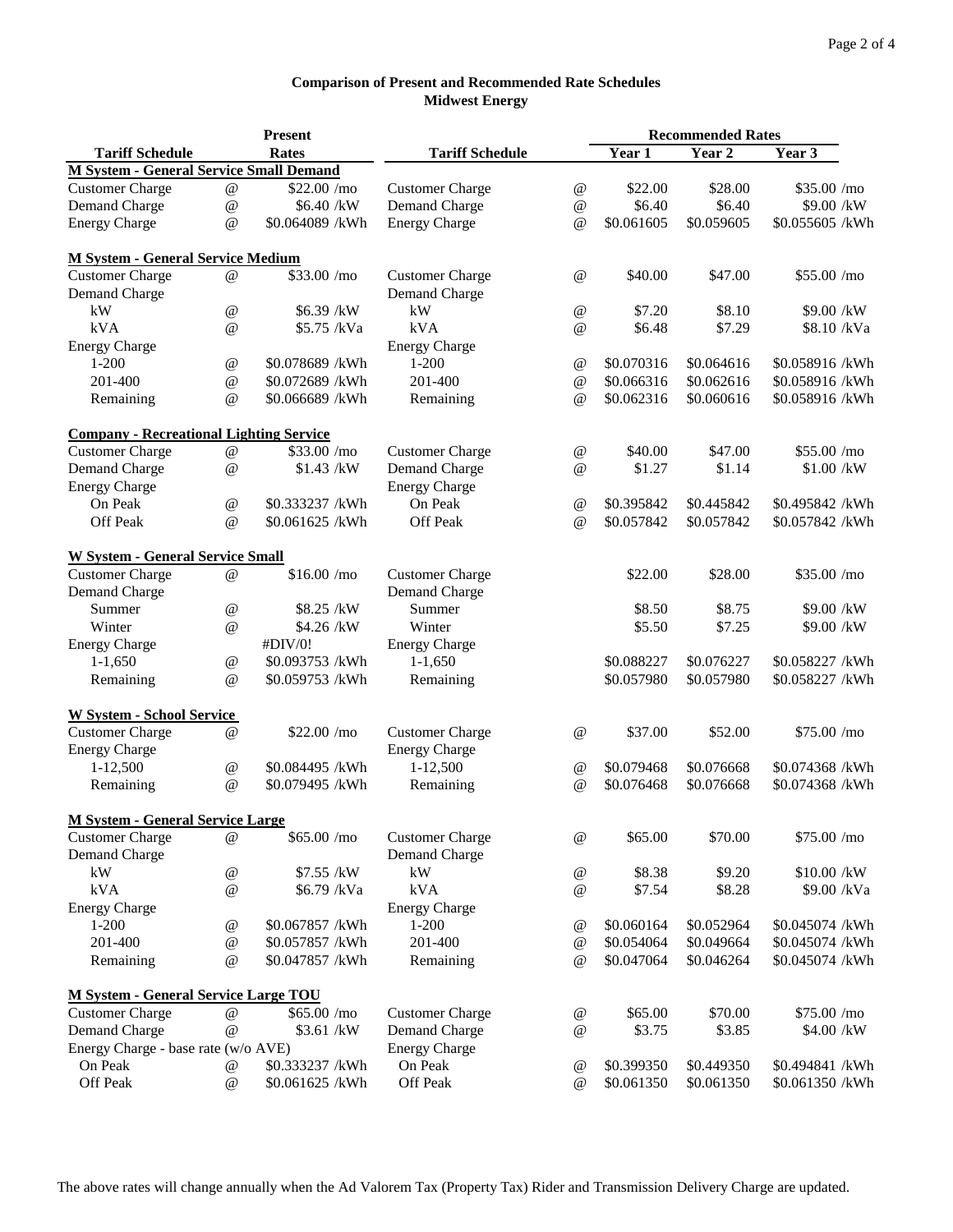|                                                 | <b>Present</b>            |                     |                        |                                 | <b>Recommended Rates</b> |            |                             |  |  |
|-------------------------------------------------|---------------------------|---------------------|------------------------|---------------------------------|--------------------------|------------|-----------------------------|--|--|
| <b>Tariff Schedule</b>                          |                           | <b>Rates</b>        | <b>Tariff Schedule</b> |                                 | Year 1                   | Year 2     | Year 3                      |  |  |
| <b>M System - General Service Large Heating</b> |                           |                     |                        |                                 |                          |            |                             |  |  |
| <b>Customer Charge</b>                          | @                         | \$65.00/mo          | <b>Customer Charge</b> | @                               | \$65.00                  | \$70.00    | \$75.00/mo                  |  |  |
| Demand Charge                                   |                           |                     | Demand Charge          |                                 |                          |            |                             |  |  |
| Summer                                          | @                         | \$7.55 /kW          | Summer                 | @                               | \$8.38                   | \$9.20     | \$10.00 /kW                 |  |  |
| Winter                                          | @                         | \$2.92 /kW          | Winter                 | @                               | \$3.18                   | \$3.30     | \$3.50 /kW                  |  |  |
| <b>Energy Charge</b>                            | $\omega$                  | \$0.066558 /kWh     | <b>Energy Charge</b>   | $\omega$                        | \$0.062734               | \$0.061576 | \$0.060334 /kWh             |  |  |
| <b>M System - Transmission Level Service</b>    |                           |                     |                        |                                 |                          |            |                             |  |  |
| <b>Customer Charge</b>                          | @                         | \$700.00 /mo        | <b>Customer Charge</b> | $\omega$                        | \$700.00                 | \$700.00   | \$700.00 /mo                |  |  |
| Demand Charge                                   |                           |                     | Demand Charge          |                                 |                          |            |                             |  |  |
| kW                                              | @                         | \$10.79 /kW         | kW                     | @                               | \$11.20                  | \$11.60    | \$12.00 /kW                 |  |  |
| kVA                                             | $^\text{\textregistered}$ | \$9.71 /kVa         | kVA                    | @                               | \$10.08                  | \$10.44    | \$10.80 /kVa                |  |  |
| <b>Energy Charge</b>                            | @                         | \$0.046443 /kWh     | <b>Energy Charge</b>   | @                               | \$0.037229               | \$0.032729 | \$0.027229 /kWh             |  |  |
| Other                                           | @                         | $(\$0.000481)$ /kWh |                        |                                 |                          |            |                             |  |  |
| <b>W System - Large Power Service</b>           |                           |                     |                        |                                 |                          |            |                             |  |  |
| <b>Customer Charge</b>                          | $\omega$                  | \$65.00/m0.         | <b>Customer Charge</b> | $^{\,a}$                        | \$65.00                  | \$70.00    | \$75.00/mo.                 |  |  |
| Demand Charge                                   |                           |                     | Demand Charge          |                                 |                          |            | $\frac{\text{S}}{\text{K}}$ |  |  |
| $1 - 200$                                       | @                         | \$7.13 /kVa         | $1 - 200$              | $^{\circledR}$                  | \$7.13                   | \$7.13     | \$7.13 /kVa                 |  |  |
| 201-600                                         | @                         | \$6.53 /kVa         | 201-600                | @                               | \$6.73                   | \$6.93     | \$7.13 /kVa                 |  |  |
| Remaining                                       | $\omega$                  | \$5.93 /kVa         | Remaining              | $\omega$                        | \$6.33                   | \$6.73     | \$7.13 /kVa                 |  |  |
| Energy Charge - base rate w/o AVE (kWh per kVa) |                           |                     | <b>Energy Charge</b>   |                                 |                          |            |                             |  |  |
| $1 - 50$                                        | $^{\circledR}$            | \$0.047453 /kWh     | $1 - 50$               | @                               | \$0.043780               | \$0.042780 | \$0.040780 /kWh             |  |  |
| 51-150                                          | @                         | \$0.046453 /kWh     | 51-150                 | @                               | \$0.042780               | \$0.041780 | \$0.040780 /kWh             |  |  |
| 151-400                                         | @                         | \$0.045453 /kWh     | 151-400                | @                               | \$0.041780               | \$0.040780 | \$0.040780 /kWh             |  |  |
| Remaining                                       | $\omega$                  | \$0.044453 /kWh     | Remaining              | $\omega$                        | \$0.040780               | \$0.039780 | \$0.040780 /kWh             |  |  |
| <b>M System - Oil Field Service Small</b>       |                           |                     |                        |                                 |                          |            |                             |  |  |
| <b>Customer Charge</b>                          | $\omega$                  | \$16.00/mo.         | <b>Customer Charge</b> | $\omega$                        | \$18.00                  | \$23.00    | \$28.00/mo.                 |  |  |
| Energy Charge - base rate (w/o AVE)             |                           |                     | <b>Energy Charge</b>   |                                 |                          |            |                             |  |  |
| Winter (June-Sept)                              |                           |                     | Winter (June-Sept)     |                                 |                          |            |                             |  |  |
| All kWh                                         | $\omega$                  | \$0.089642 /kWh     | All kWh                | $\omega$                        | \$0.087628               | \$0.086228 | \$0.084228 /kWh             |  |  |
| Summer (Oct-May)                                |                           |                     | Summer (Oct-May)       |                                 |                          |            |                             |  |  |
| $1 - 500$                                       | @                         | \$0.089642 /kWh     | $1 - 500$              | $^{\textregistered}$            | \$0.087628               | \$0.086228 | \$0.084228 /kWh             |  |  |
| $501-1,100$                                     | @                         | \$0.104642 /kWh     | 501-1,100              | @                               | \$0.097628               | \$0.086228 | \$0.084228 /kWh             |  |  |
| Remaining                                       | @                         | \$0.119642 /kWh     | Remaining              | $^{\copyright}$                 | \$0.107628               | \$0.096228 | \$0.084228 /kWh             |  |  |
| M System - Oil Field Service Small Demand Rate  |                           |                     |                        |                                 |                          |            |                             |  |  |
| <b>Customer Charge</b>                          | $^{\copyright}$           | $$22.00$ /mo.       | <b>Customer Charge</b> | $^{\scriptsize\textregistered}$ | \$29.50                  | \$37.25    | \$45.00/mo.                 |  |  |
| <b>Demand Charge</b>                            | $^{\copyright}$           | \$6.40 /kW          | Demand Charge          | $^{\circledR}$                  | \$6.60                   | \$7.80     | \$9.00 /kW                  |  |  |
| <b>Energy Charge</b>                            | $\omega$                  | \$0.064089 /kWh     | <b>Energy Charge</b>   | @                               | \$0.060028               | \$0.056278 | \$0.047028 /kWh             |  |  |